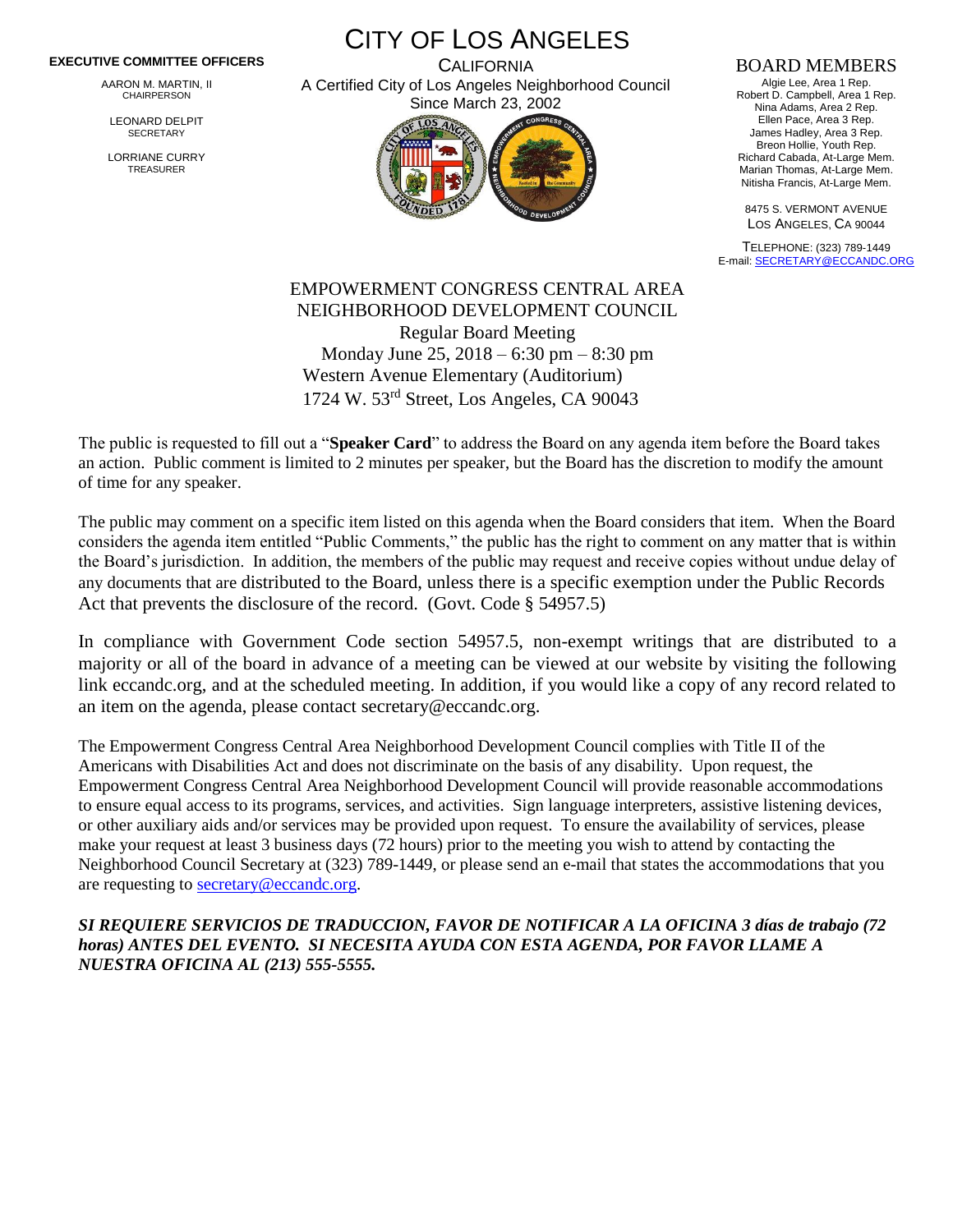- 1. Welcome and Board of Directors called to order. (Chairperson) [Start Time 6:30pm 6:35pm] **Chairperson Report-Year End Review (Aaron M. Martin, II)**
- 2. Pledge of Allegiance (Youth Representative) [6:35pm 6:40pm]
- 3. Roll Call (Secretary) Quorum Present Yes/No [6:40pm 6:45pm]
- 4. (Action Items) Meeting Minutes (Secretary) [6:45pm 6:50pm] a. Discuss and possible action to approve meeting minutes held on May 21, 2018 Motion By:  $2<sup>nd</sup> By: Yes Votes: ( ) No Votes: ( ) Abstentions: ( )$ Motion Carries: (Yes) or (No)
- 5. (Action Item) Treasure Report (Treasure) [6:50pm 7:00pm] a. Discuss and possible action to approve b. Treasure Report dated June 25, 2018 c. Monthly Expenditure Report
	- e. ECCANDC 2017/2018 Inventory Report, and access to office suppilies

f. Appoint and approve alternate second signer (T.B.D.)

Motion By: 2<sup>nd</sup> By: Yes Votes: () No Votes: () Abstentions: () Motion Carries: (Yes) or (No)

- 6. Elected Officials (Reports to Community) [7:00pm 7:15pm] United States House of Representative, Congresswoman Karen Bass (37<sup>th</sup> Congressional District) California State Senate Holly Mitchell Office (30<sup>th</sup> Senate District) California State Assembly, Assemblyperson Sydney Kamlager (54th Assembly District) California State Assembly, Assemblyperson Reggie Sawyer (59th Assembly District) County of Los Angeles, Supervisor Mark Ridley-Thomas (2nd County District) City Los Angeles, Mayor Eric Garcetti Office, City of Los Angeles, City Attorney Mike Feuer Office City of Los Angeles, Councilman Marqueece Harris-Dawson Office (8th Council District)
- 7. Public Officials (Reports to Community) [7:15pm -7:30pm]

California Highway Patrol, (CHP)

- Los Angeles County Sheriff Department
- Los Angeles Police Department, (Southwest and  $77<sup>th</sup>$ )
- Los Angeles Unified School Police Department (Horace Mann and Obama Prep.)
- Los Angeles Fire Department, (Station No. 66)

City Departments & Bureaus, Boards & Commissions, City Council Committees Certified Neighborhood Councils in Region 10